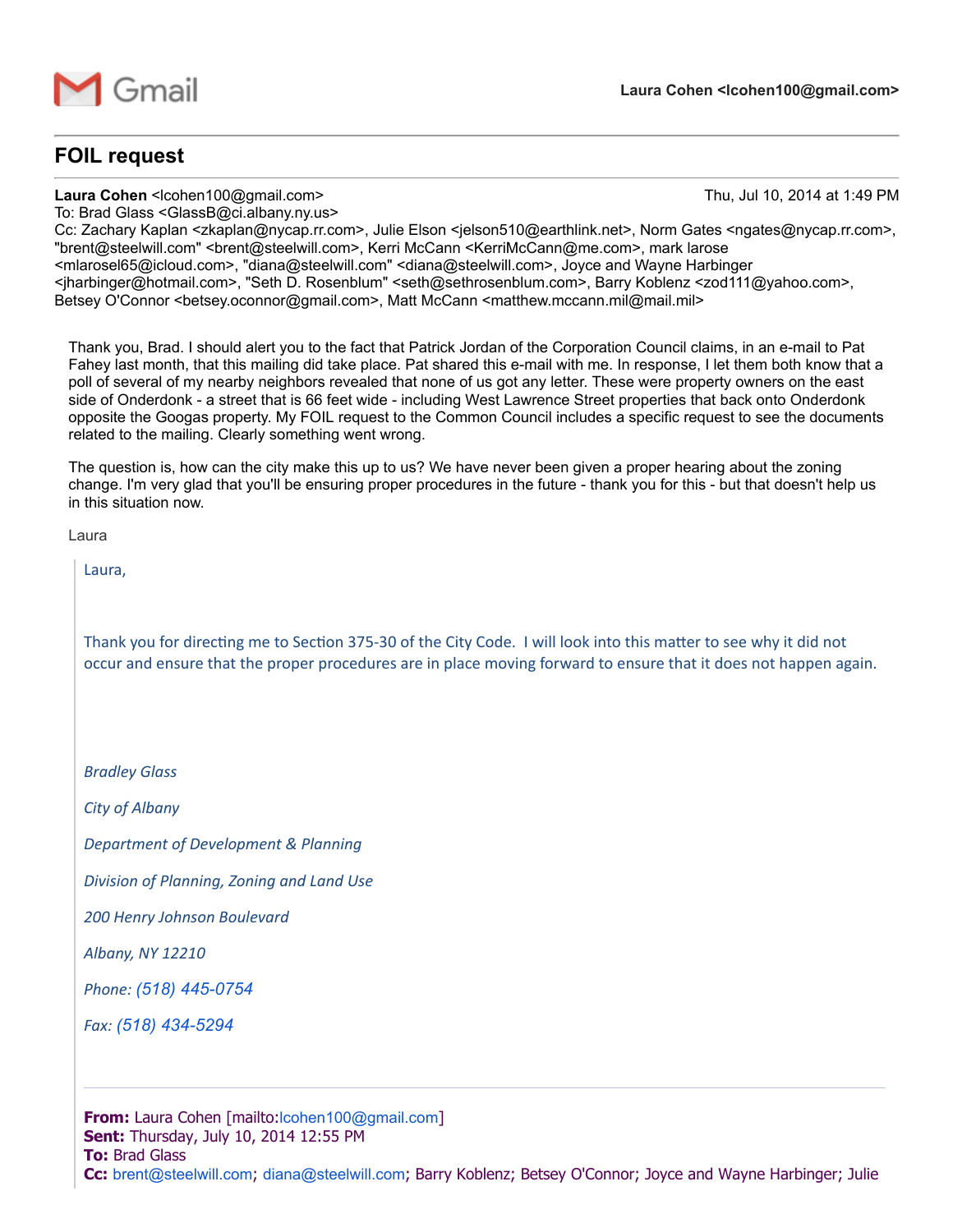Elson; Kerri McCann; Laura Cohen; mark larose; Matt McCann; Norm Gates; Seth D. Rosenblum; Zachary Kaplan **Subject: RE: FOIL request** 

Hi Brad,

Thanks for your response.

You hit the nail on the head: our comments should have been heard earlier in the process. The reason why they were not is simple: we were not notified. As for the rezoning, property owners within 200 feet of the wetland properties were supposed to be notified by mail of the 9/16/2013 Common Council meeting to vote on the rezoning, pursuant to Section 37530 of the City Code. I have yet to identify anyone within that range, including myself, who got a letter. As for the park alienation, Pat Fahey took this to the legislature without soliciting neighborhood feedback or providing public notification. As for the sale of the land, Jim Sano never alerted us to what was happening on the Common Council until after the sale, when a few of us got suspicious of changes in the playground and started asking questions.

In short, we were left out of the process in the early stages, and are now paying the price for not knowing. This certainly is unfortunate, just as you say.

Laura

On Jul 10, 2014 12:01 PM, "Brad Glass" [<GlassB@ci.albany.ny.us>](mailto:GlassB@ci.albany.ny.us) wrote:

Hi Laura,

I haven't been able to respond very efficiently by phone due to my current workload, so I apologize for not connecting on that end. I did send the entire file for both the BZA/Planning Board cases to the City Clerk yesterday and you should receive a response to the FOIL request soon.

As far as your prior email regarding the meeting cancellations, the Planning Board did receive a presentation on the case on May 15 and solicited comment at that meeting. In terms of general site design and orientation, the Board members seemed relatively satisfied with the proposal. There were outstanding concerns relative to storm water management and the jurisdictional nature of the wetlands that precluded them from proceeding any further at that point in time, but the consensus was to promptly revisit the proposal if and when those matters were sufficiently addressed. I underscore the fact that the site is zoned to allow for the proposed uses and that the Planning Board's responsibility is primarily to evaluate issues of site design and impact mitigation. Some of the comments that we have received do not relate to site issues but general opposition of the project. Those comments, somewhat unfortunately, seem to have not been heard when the rezoning (Common Council), park alienation (NYS Legislature) and sale of the land (Common Council) were up for discussion.

*Bradley Glass*

*City of Albany Department of Development & Planning Division of Planning, Zoning and Land Use 200 Henry Johnson Boulevard Albany, NY 12210 Phone: (518) [4450754](tel:%28518%29%20445-0754)*